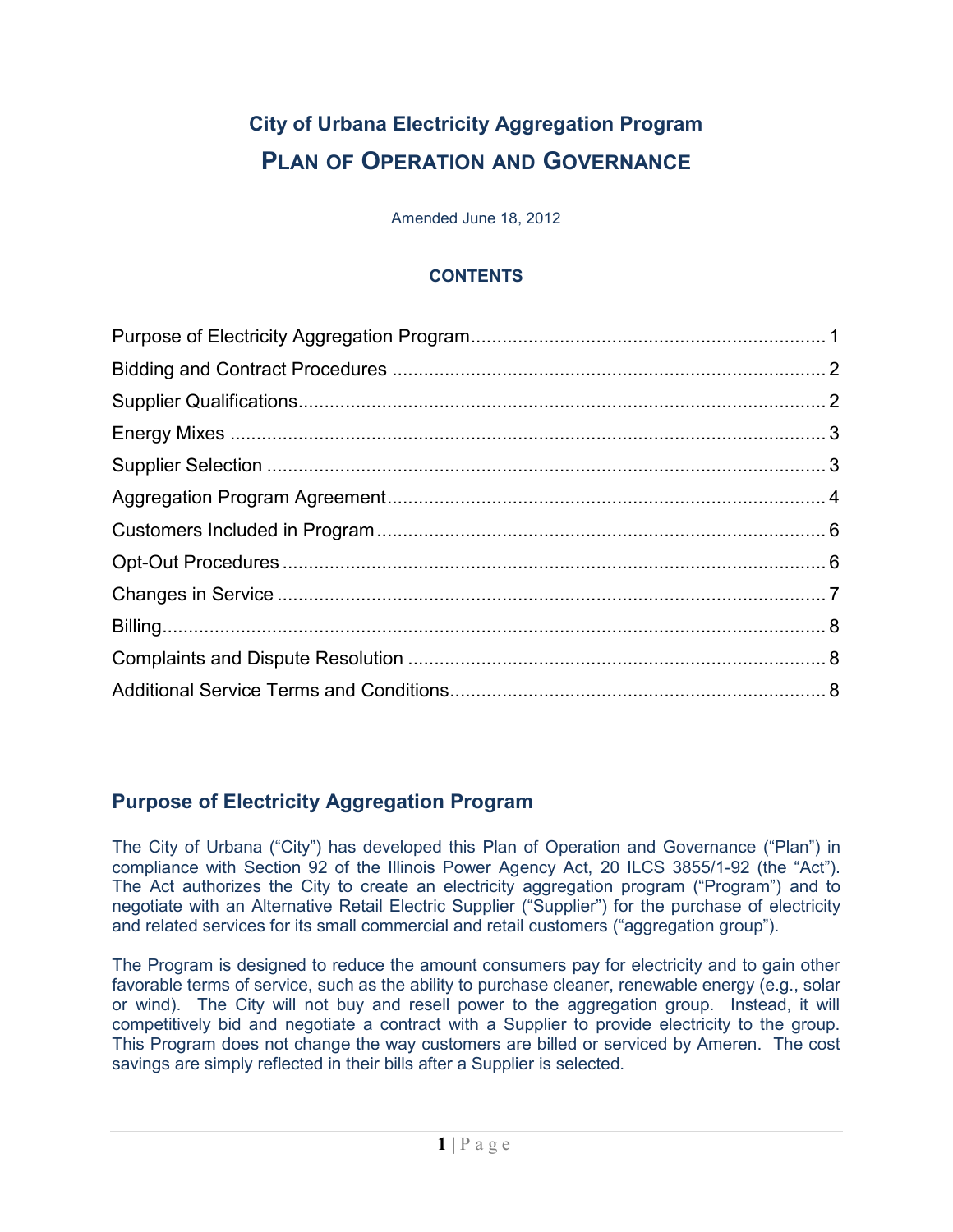The City will administer an opt-out Program. This means that all eligible customers in the aggregation group will participate in the Program unless they affirmatively elect to opt out. Residential and small commercial electricity users will be given an opportunity to decline to participate in the Program and to continue to be serviced by Ameren or by a Supplier of their choosing.

## <span id="page-1-0"></span>**Bidding and Contract Procedures**

The City may elect to hold an individual bid or participate in a group bid with other municipalities. The bidding process will be conducted in accordance with all applicable state and local laws and City bidding practices and protocols.

The City may elect to retain the services of a consultant, broker, or other expert in the field of electrical aggregation to assist in preparation of bidding documents and in managing the bidding process.

The City will retain the full and absolute right to accept, accept with conditions, or reject any bid. By majority vote, the City Council may select a Supplier to provide electric power to the Program according to the terms of a written aggregation program agreement ("Agreement") entered into by and between the Supplier and the City. If the bidding process does not result in the identification of an acceptable Supplier, the City may choose to have the aggregation group remain on Ameren's default tariff service or to re-bid the electric service under the same or amended terms of this Plan.

If the City does not award a contract as a result of the bid process, it will notify aggregation group members that their electricity will continue to be provided by Ameren's default service provider.

The City may terminate the Program upon expiration of the Agreement without any extension, renewal, or subsequent Agreement being negotiated.

#### <span id="page-1-1"></span>**Supplier Qualifications**

Suppliers must have the following minimum qualifications:

1. Certificate of serviced authority from the State of Illinois as a certified retail electric supplier and any and all other licenses or certifications required by the Illinois Commerce Commission (ICC).

- 2. Controls to protect the confidentiality of customer information.
- 3. In accordance with 20 ILCS 3855/1‐92, Suppliers must:
	- A. Provide for universal access to all applicable residential customers and equitable treatment of applicable residential customers;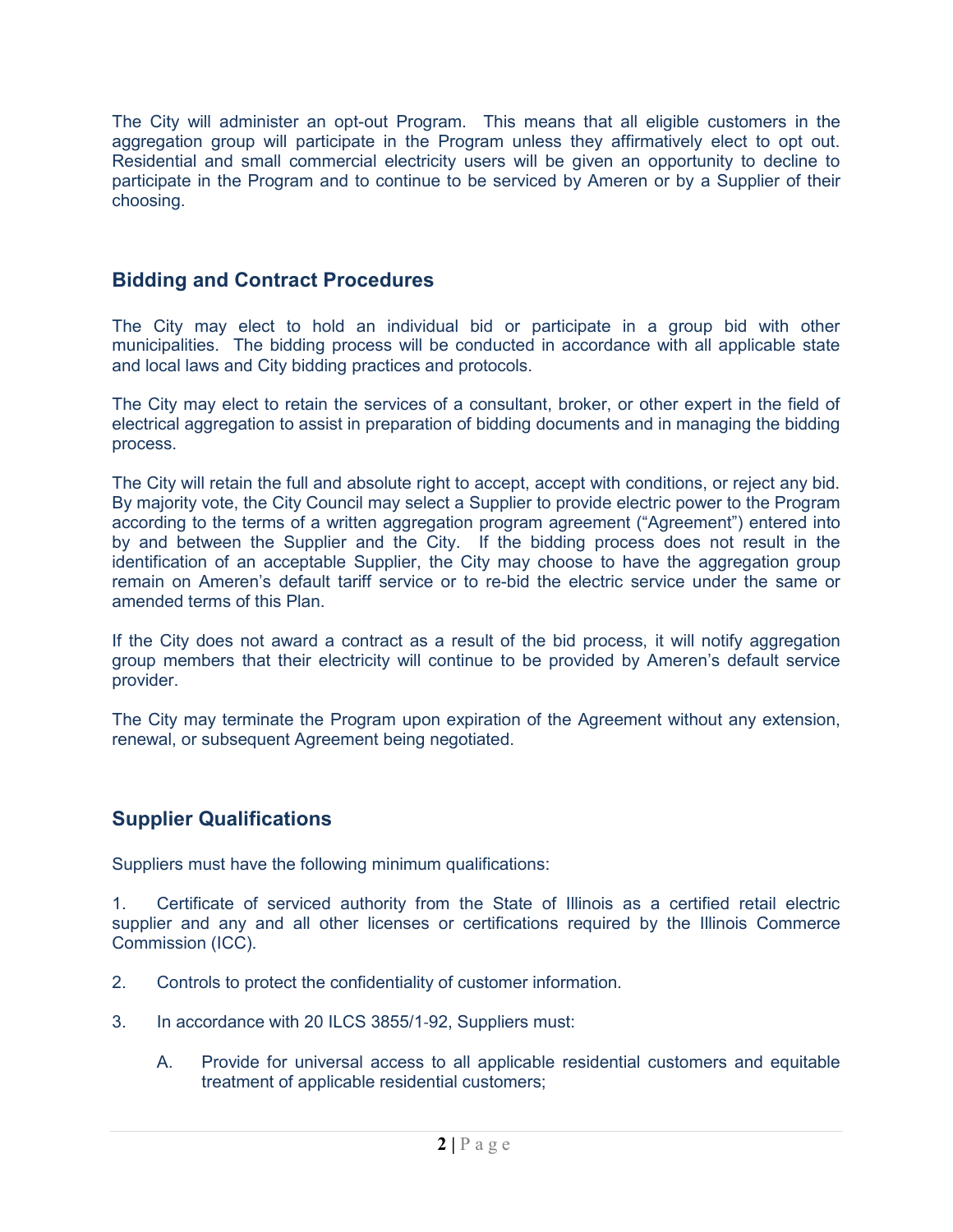- B. Describe demand management and energy efficiency services to be provided to each class of customers; and
- C. Meet any requirements established by law concerning aggregated service offered pursuant to the Act and comply with all applicable laws and regulations of the State of Illinois.

4. Capacity to deliver customer service to hearing-impaired customers and to customer requiring non-English verbal and written assistance.

5. Proof of their creditworthiness by having an investment grade long-term bond rating from at least two major rating agencies. Alternatively, if a Supplier is unable to demonstrate its creditworthiness, it will be required to provide a Letter of Credit, Parental Guarantee from a company that is deemed creditworthy, or Surety Bond.

6. Agree in writing to hold the City financially harmless from any and all financial obligations arising from the Program.

#### <span id="page-2-0"></span>**Energy Mixes**

Suppliers will quote rates for the following energy mixes:

1. Lowest Price Mix. The lowest priced electricity supply available from the Supplier using, at a minimum, renewable energy consistent with the State of Illinois Renewable Portfolio Standard. Between comparable offers, the City will give preference to any bidder that provides all of its power from sources other than coal.

2. Enhanced Renewable Energy Mix. Electricity where any non-renewable sources of electricity provided to the Aggregation are offset by up to 100% by Renewable Energy Credits (RECs) sourced through non-carbon products, including hydroelectric, wind, and solar.

## <span id="page-2-1"></span>**Supplier Selection**

The City will evaluate the bids based on the following criteria:

- 1. Qualifications of the Supplier;
- 2. Rates and corresponding power mixes;
- 3. Compliance with City's requirements;
- 4. Supplier's experience; and
- 5. Any other factors deemed to be in the City's best interest.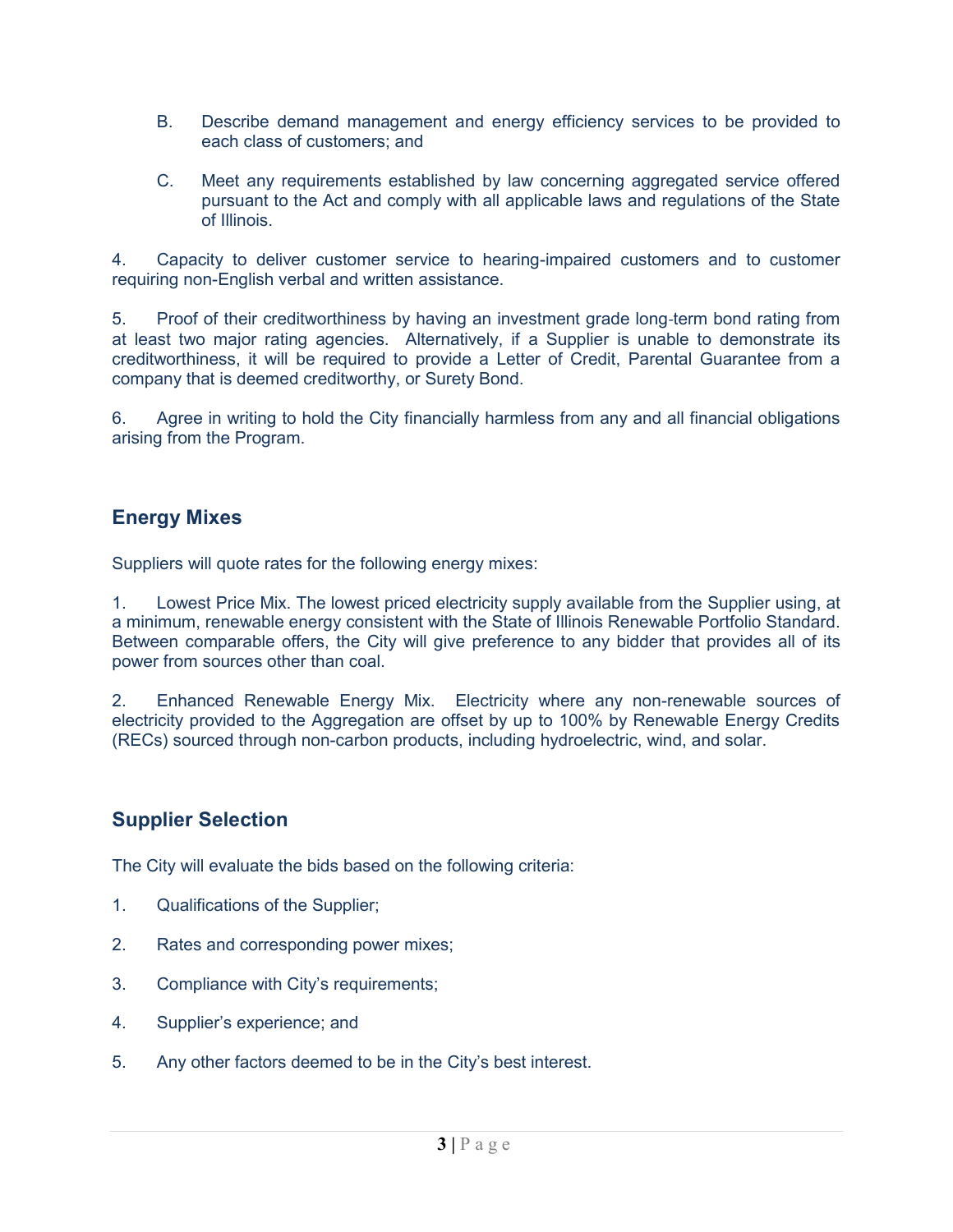# <span id="page-3-0"></span>**Aggregation Program Agreement**

The City, at its option, will execute an Aggregation Program Agreement with the selected Supplier, in accordance with the following minimum terms and conditions:

1. Term. The City Council will determine the duration of any Agreement.

2. Rates. The Agreement will specify the rates, power mix, and any charges or fees to be imposed.

3. Change in Ameren tariff service rate. If the Ameren tariff service rate for residential and small business customers is set below the rate established in the Agreement, the Supplier shall establish a rate equal to or lower than Ameren's rate or shall terminate the Agreement and return affected customers to Ameren.

4. Compliance with bid requirements. The Supplier must maintain all required qualifications and provide all services required in the bid.

5. Compliance with Plan. The Supplier must provide all services in compliance with this Plan, as it may be amended.

6. Confidentiality of customer database. The Supplier must preserve the confidentiality of all customers' account information and adopt and follow protocols to preserve that confidentiality. The Supplier must agree not to disclose, use, sell or provide customer account information to any person, firm, or entity for any purpose outside the operation of the Program. This provision will survive the termination of the Agreement.

7. Non-competition. The Supplier must not solicit or contract directly with eligible Program customers for service or rates outside the Program nor use the customer information for any other marketing purposes.

8. Hold harmless. The Supplier must hold the City financially harmless from any and all financial obligations arising out of its role as facilitator of the Program.

9. Insurance. The Supplier must obtain and maintain, for the duration of the Agreement, such proof of insurance and performance security as the City deems necessary.

10. Additional services. The Agreement may require the Supplier to assist the City in developing a customer education plan and an energy efficiency program or provide such other energy efficiency education services as may be mutually agreed upon by the parties.

11. Reporting. The Supplier must provide the City with the following quarterly reports:

A. Power Mix Report. A report showing that (1) the Supplier generated or purchased electricity with the claimed attributes in amounts sufficient to match actual consumption by customers; (2) the electricity was supplied to the interconnected grid serving the customers; and (3) the same generated electricity was not sold to more than one consumer. The report will show the source of the power and demonstrate that the power was provided in accordance with Renewable Portfolio Standards and federal Clean Air Act regulations and permits.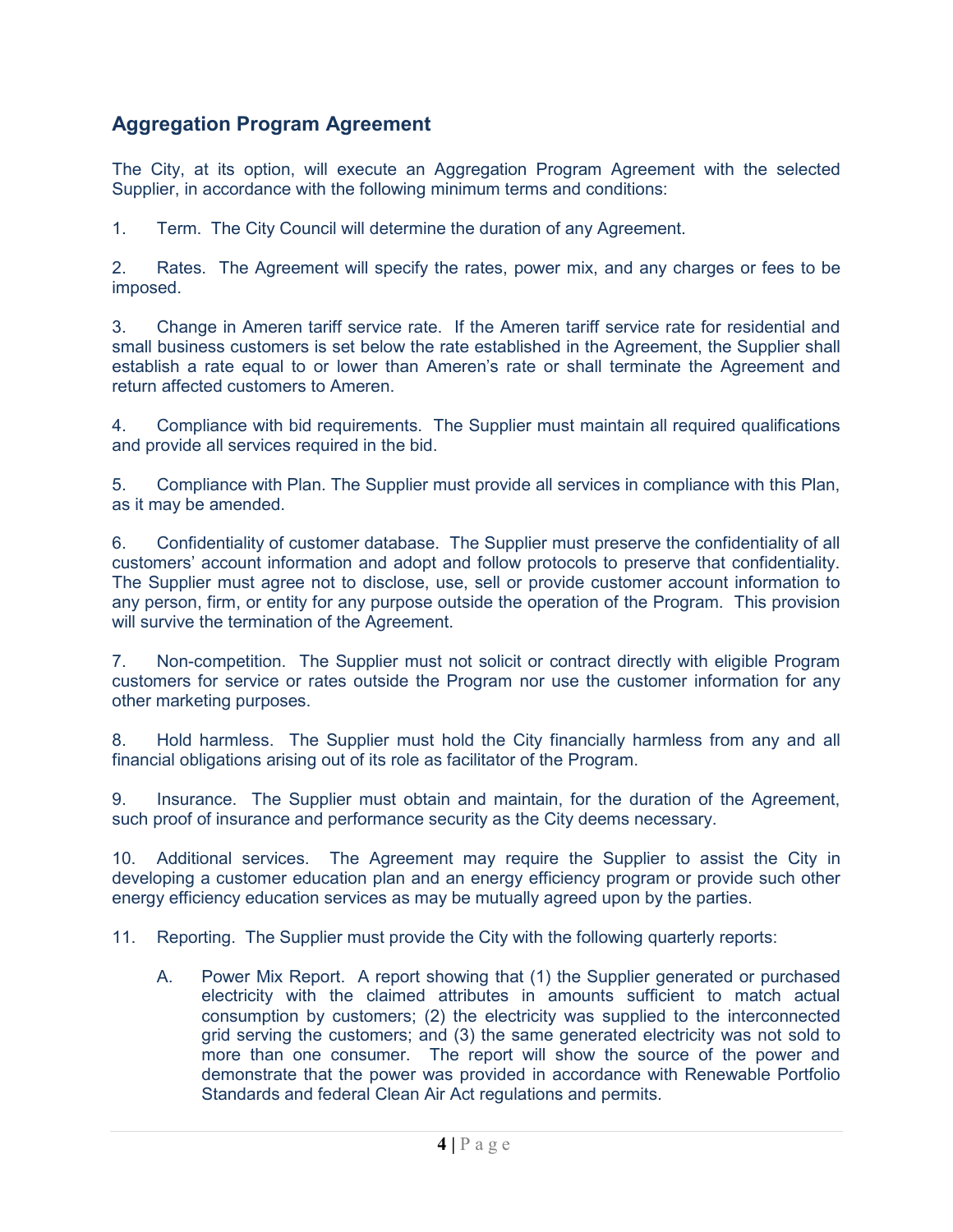- B. RECs Report. A report providing competent and reliable evidence to support the fact that the Supplier purchased properly certified RECs in a sufficient quantity to offset the non-renewable energy provided in the mix.
- C. Aggregation Reports. A report showing the number of customers in the Program and the total cost for energy provided to the Program as compared to the Ameren's default tariff service rates. In addition, the Supplier will report its efforts at customer education.

12. Costs. The Supplier must pay all Program development and administration costs.

13. Customer service. The Supplier must develop and administer customer service procedures to ensure that it is able to (a) accommodate customer inquiries and complaints about energy supply and services; and (b) answer general questions about the Program.

14. Compliance with laws. The Supplier must develop internal controls and processes to ensure that the City remains in good standing as a municipal aggregator and in compliance with all applicable laws, rules, and regulations, as they may be amended from time to time.

15. Subcontractors. The Supplier must employ only those subcontractors that are necessary and approved in advance by the City. Subcontractors will be held to the same strict confidentiality standards applicable to the Supplier and will be required to otherwise comply with the requirements of the Agreement. The use of subcontractors whether approved or unapproved will not relieve the Supplier of the duties, terms, and conditions of the Agreement.

16. Early termination. The City will have the right to terminate the Agreement prior to the expiration of the term in the event the Supplier commits any act of default. Acts of default include but are not limited to the following:

- A. Breach of confidentiality regarding customer information;
- B. Disqualification of the Supplier from performing services by virtue of the lapse or revocation of any required license or certification required to perform the obligations set forth in this Plan;
- C. Ameren's termination of its relationship with the Supplier;
- D. Any act or omission that constitutes deception by affirmative statement or practice, or by omission, fraud, misrepresentation, or a bad faith practice;
- E. Billing in excess of the approved kilowatt hour (kWh) rates and stated charges;
- F. Billing or attempting to collect any charge other than the approved kWh rates and contractually approved charges; or
- G. Failure to perform at a minimum level of customer service required by the City.

Upon termination for any reason, the City will notify affected customers of their option to select an alternate Supplier or to return to Ameren's default tariff service.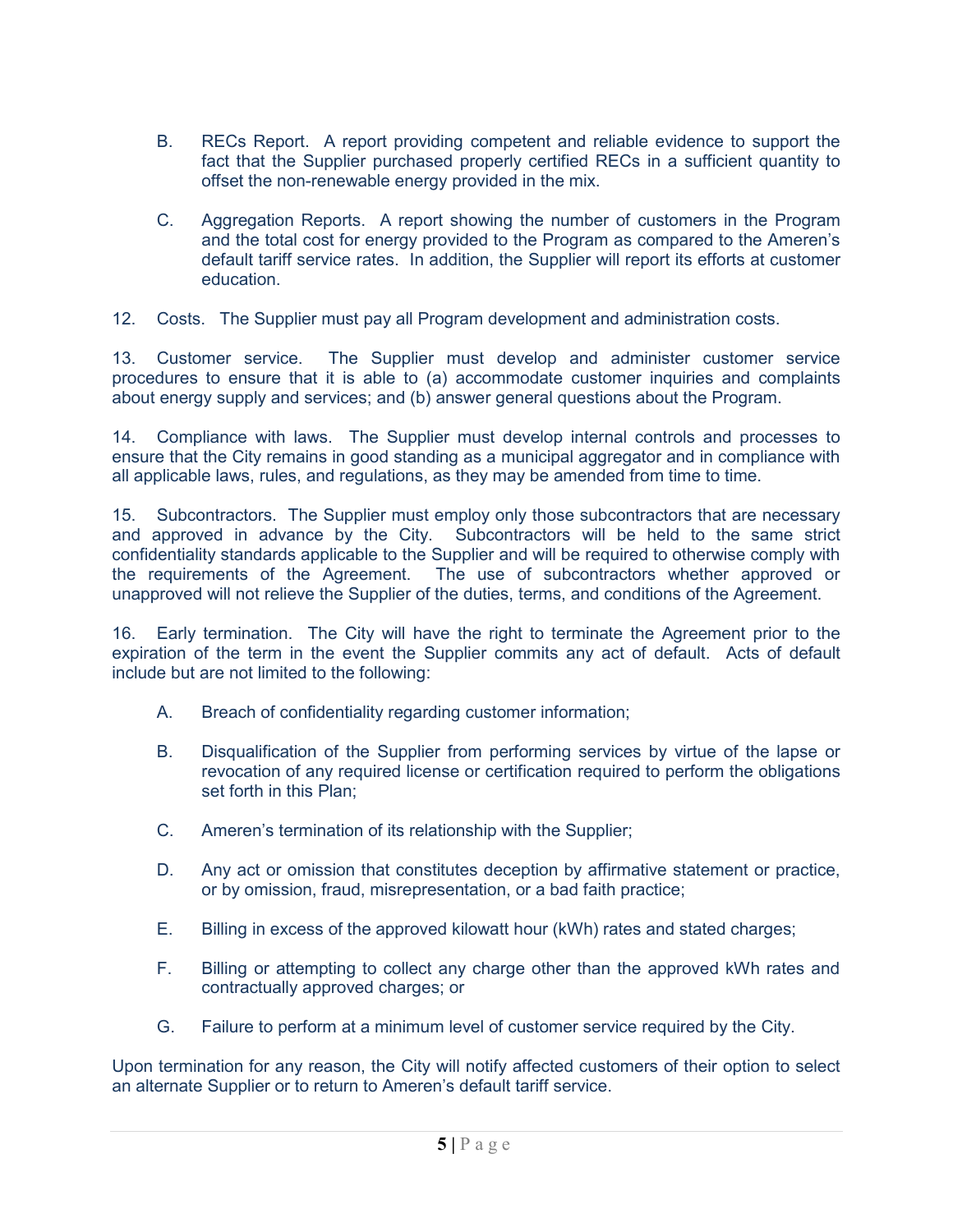17. Limitation of liability. The City will not be liable to customers or to aggregation group members for any claims, however styled, arising out of the Program or out of any City act or omission in facilitating the Program. In addition, the Supplier must hold the City harmless from any claim, cause of action, or proceeding of any kind which may be filed against the City arising out of the services provided by the Supplier or any act or omission of the City in obtaining the services of the Supplier. Customers will assert any such claims solely against the Supplier pursuant to the aggregation program agreement, under which such customers are express third party beneficiaries.

## <span id="page-5-0"></span>**Customers Included in Program**

This Program is intended for the City's small commercial and retail electric customers who choose not to opt out pursuant to the Act. Therefore, all eligible electric consumers within the City will be automatically enrolled in the Program unless they affirmatively decline.

Nevertheless, some customers within the City are ineligible to participate in the Program, including those receiving power from Ameren under particular tariffs, those having current contracts with other Suppliers, and those receiving bill payment assistance such that they will not save money with the City's Program.

Additionally, utility rules approved by the ICC or other regulatory agencies may determine eligibility to enroll in the Program.

# <span id="page-5-1"></span>**Opt-Out Procedures**

Any eligible electric customer who opts out of the Program pursuant to the procedures stated below will automatically be placed on the Ameren default tariff service unless the customer chooses another Supplier.

Prior to mailing opt-out notices, the City and the Supplier will review retail customer identification information to verify that ineligible customers are excluded, provided however, that the City will have no responsibility to potential aggregation group members or to the Supplier for the accuracy of the customer account information provided.

After review of the customer account information, the Supplier will mail the opt-out notices described below to all eligible account holders within the City. The Supplier shall treat all customers equally and shall not deny service to any eligible customer.

1. Manner of providing notices and information. The Supplier will be required to pay for printing and mailing of opt‐out disclosure notices. The Supplier will mail notices to the owner or occupant residing at the electric account mailing address shown on Ameren's customer list.

2. Contents of notices. The City and the Supplier will agree to the format and contents of the opt-out notice prior to distribution or mailing. The notice will inform the electric account owner of the existence of the Program, the identity of the Supplier, the rates to be charged, and other terms of the Agreement. The notice will provide a method for customers to opt out of the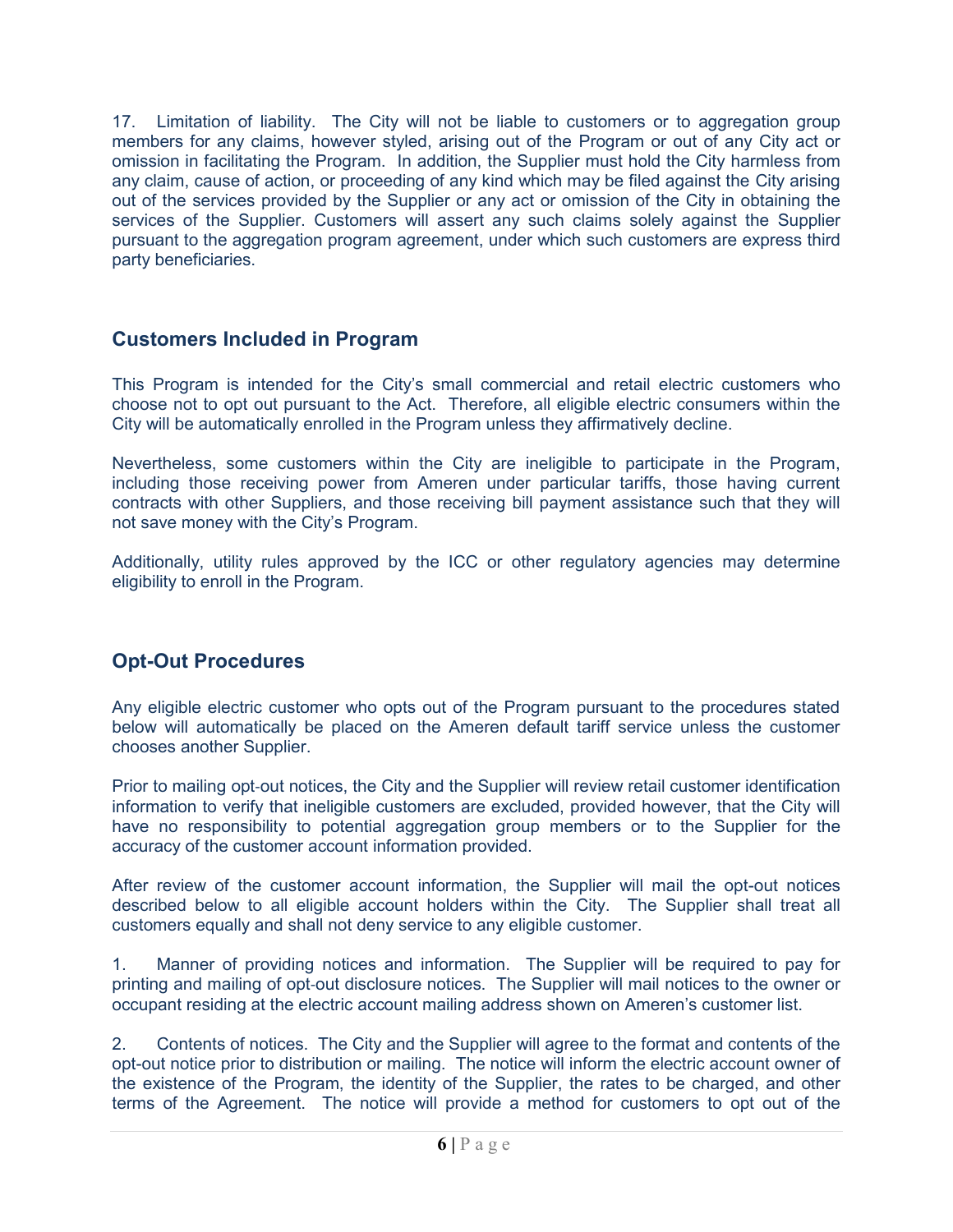Program. The notice will indicate that it is from the City and will include the City name and logo on the envelope.

3. Time to Respond. Aggregation group members will have at least fourteen (14) calendar days to return the opt-out reply to the Supplier stating their intention to opt out of the Program. The time to respond will be calculated based on the post mark date of the notice to the customer and the post mark date of the customer's response. The Supplier will provide additional means of opting out, such as a toll-free number, website, smart device quick response code, email address, or fax number, each of which must be received within the specified time to respond. Upon receipt of the opt-out reply, the Supplier will remove the account from the Program.

4. Final list. After expiration of the opt-out period, the customer list will become final. All customers who have not opted out will be automatically enrolled as participants in the Program. Customers will not need to take any affirmative steps in order to be included in the Program. In the event that an eligible customer is inadvertently not sent an opt-out notice, or is inadvertently omitted from the Program, the Supplier will work with the City and the customer to ensure that the decision to remain in, or opt out, of the Program is properly recorded and implemented by the Supplier.

5. Fees. The Supplier will pay any switching fees that Ameren may assess for customers who choose to join the Program during an opt-out period. The Supplier will not impose a fee for customers who select Ameren or another electricity supplier during the opt-out period.

6. Additional opt-out periods. In addition to the initial opt-out period described above, the Supplier will initiate an opt-out period within ninety (90) days of the execution of each subsequent Agreement. Requirements for notification of intent to opt out of the aggregation group will be set forth in the Agreement.

# <span id="page-6-0"></span>**Changes in Service**

1. Joining the Program after the opt-out period. Customers may join the Program after the opt-out period. The service rates applicable to customers joining after the opt-out period may be different from those of other Program participants. No entrance or enrollment fees will be applied to customers who join the Program after commencement of the Agreement. However, customers are liable for the previous Supplier's switching fee, if any.

2. Leaving the Program after the opt-out period. Customers may leave the Program at any time. The exit or termination fee for customers who leave the Program after the opt-out period has concluded will not exceed \$25.

3. Moving within the City. Customers who move from one location to another within the corporate limits of the City may continue service at the rates and under the same terms and conditions as provided in the Agreement. The Supplier will not impose a fee for customers who move within the City.

4. Moving to the City. The Supplier must allow eligible new customers to join the Program during the term of the Agreement. Residents and businesses moving into the City after the opt